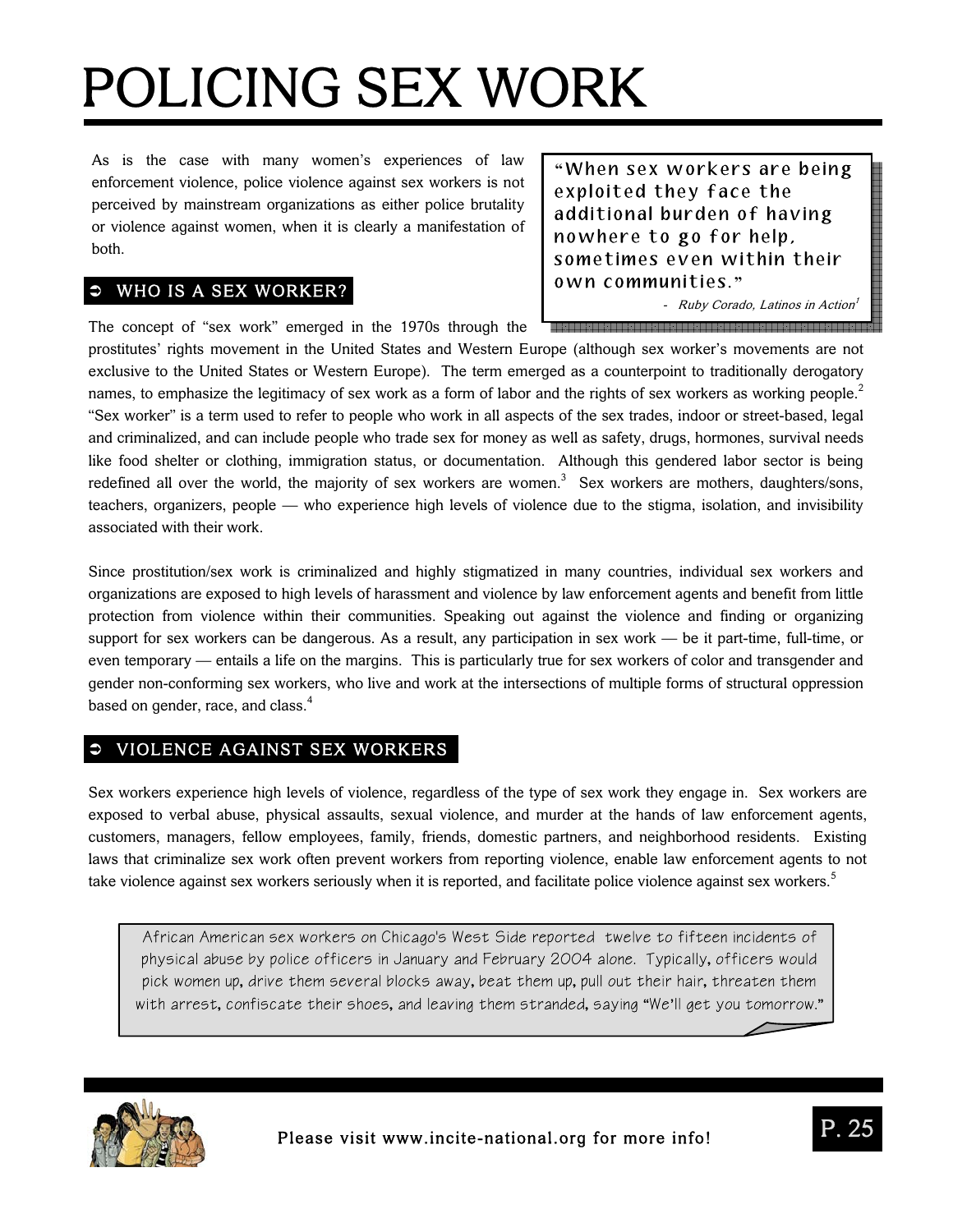### SEX WORK AS VIOLENCE AGAINST WOMEN?

Despite the fact that sex workers experience high levels of violence, sex workers' rights have generally not been supported by mainstream women's movements. Historically, because women's bodies and sexualities have been a location of women's oppression, many feminists have framed sex work itself a form of violence against women, and demonized women who engage in sex work as participants in their own oppression and that of all women. In response, sex

**"** The prostitute body is a terrain on which feminists contest sexuality, desire, and the writing of the fe male body **"**

- Shannon Bell<sup>6</sup>

workers' rights groups urge a distinction between coerced and consensual sex work. For instance, many sex workers who attended the 1995 UN Conference on Women in Beijing lobbied to ensure that every mention of prostitution as a form of violence against women be prefaced by the word "forced." Although many acknowledge that the voluntary/ forced dichotomy is insufficient to reflect the complexity of sex workers' experiences, it was all they could do to change the discourse at the conference and beyond. Unfortunately, sex work continues to be framed as inherently oppressive by many mainstream groups, effectively hampering sex workers' efforts to secure their human rights.<sup>7</sup>

## WHAT DOES POLICE BRUTALITY AGAINST SEX WORKERS LOOK LIKE?

#### PROFILING

Generally speaking, prostitution laws criminalize anyone who "engages or agrees or offers to engage in sexual conduct with another person in return for a fee."<sup>8</sup> These laws are generally enforced through undercover operations, in which police officers pose as clients and then arrest sex workers.<sup>9</sup>

However, these "vice" policing practices are only part of policing sex work. More frequently, officers use vaguely worded "quality of life" regulations prohibiting, among many other things, "loitering" and "loitering with intent to solicit," as well as "obstructing vehicular traffic," "public lewdness," "public nuisance," and "disorderly conduct," to harass, detain, and arrest individuals they believe to be involved in sex



Art by Cristy C. Road, croadcore.org

work, and particularly street-based sex work. These laws are also used in "sweeps" and "operations" — such as "Operation Impact" and "Operation Spotlight" in New York City, enforcement of "prostitution free zones" in D.C., and similar programs in Los Angeles, Chicago, and San Francisco — explicitly aimed at getting street-based sex workers, as well as homeless people and youth of color, off the streets and out of public view.<sup>10</sup>

Women of color, and particularly transgender women of color, are often perceived by police through racialized and gendered stereotypes framing us as highly sexualized and sexually available. Law enforcement officers' internalization and perpetuation of these stereotypes, combined with the high degree of discretion afforded by vague "quality of life" regulations, results in police profiling women of color, and particularly transgender women of color, as sex workers, and selective targeting of women of color for harassment, detention, and arrest.<sup>11</sup> For instance, trans women of color across the country report frequent arrests for "loitering with intent to solicit" while engaging in such lawful and routine activities as hailing a cab, walking their dog, going to get groceries or cigarettes, walking home from work, eating out, or talking to friends.<sup>12</sup> Such disproportionate enforcement is compounded by law enforcement focus on street-based sex work, where a greater proportion of sex workers are women of color.<sup>13</sup>

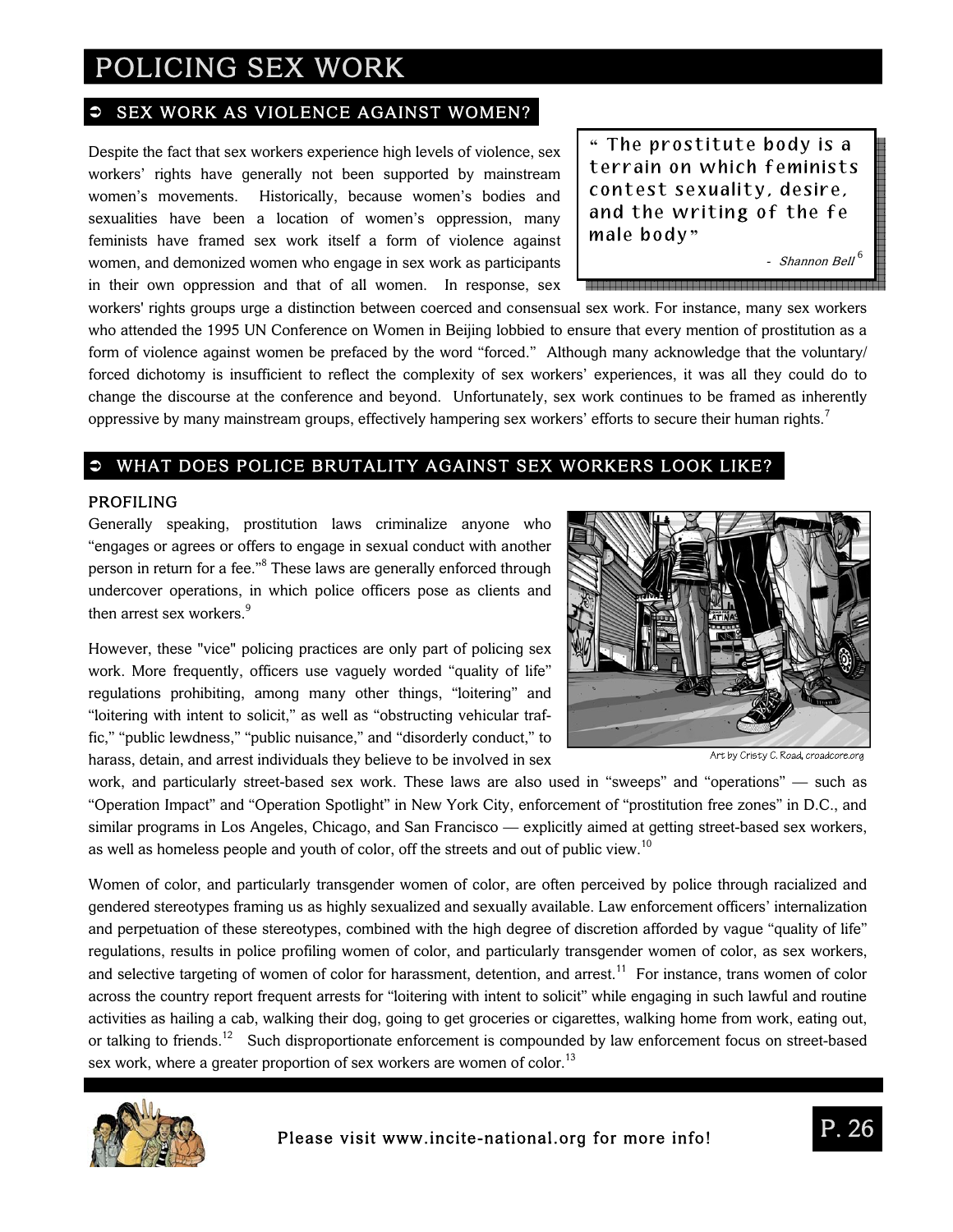# SEXUAL HARASSMENT, SEXUAL ASSAULT, AND RAPE

Sex workers, as well as those perceived to be engaged in sex work based on gender or sexual non-conformity, are raped and sexually harassed and abused by law enforcement officers with alarming frequency across the country.

A 2002 study found that 30% of exotic dancers and 24% of streetbased sex workers who had been raped identified a police officer as the rapist. Approximately 20 % of other acts of sexual violence reported by study participants were committed by the police. $14$ 

According to two studies by the Sex Workers' Project of the Urban Justice Center in New York City, up to 17% of sex workers interviewed reported sexual harassment and abuse, including rape, by police.<sup>15</sup>

One in five actual or perceived sex workers surveyed by Different Avenues in Washington, D.C. who had been approached by police indicated that officers asked them for sex. Most indicated that this had been a negative or humiliating experience.<sup>16</sup>

Extortion of sexual acts in exchange for avoiding arrest or further violence, public strip searches, physical violence, as well as overtly sexist, homophobic, racist and transphobic verbal abuse of sex workers by police officers are an all too common experiences for indoor and street-based sex workers.<sup>17</sup>

**"** I had one cop who was like, **'** Well, if you do this sexual favor for me, then I won **'** t take you to jail. **'** And I was like **' …** Take me to jail, **'** cause I am not for free. **' "**

- African American former sex worker  $^{18}$ 

According to Amnesty International: "One Native transgender woman involved in the sex trade told Amnesty researchers "every night I'm taken into an alley and given the choice between having sex or going to jail." Her experience was representative of that of many sex workers we spoke with. An advocate for LGBT youth in Chicago told Amnesty that the vast majority of young people she works with have been asked to perform sexual acts on police officers, sometimes on duty and other times not, who suspect they are involved in sex work."

## FAILURE TO RESPOND TO VIOLENCE AGAINST SEX WORKERS

Law enforcement officers' perceptions of sex workers also lead to inappropriate and abusive treatment by officers in the context of responses to sexual or domestic violence. Domestic violence and sexual assault against sex workers are routinely perceived by police as a "trick gone bad," something that survivors somehow brought on themselves through their "sexually

**"** And then he said, **'** Well, you shouldn **'** t be prostituting anyway. **' …** So it was not about what happened to me; it was about what I **'** m doing wrong. **"**

> - Latina transgender woman reporting a police officer's response to her request for protection from a stalker.<sup>19</sup>

.<br>Alaan ahaan ahaan ahaan ahaan ahaan ahaan ahaan ahaan ahaan ahaan ahaan ahaan ahaan ahaan ahaan ahaan ahaan ah

deviant" conduct. For instance, in many cases women who are, or are perceived to be, sex workers are arrested for assault or domestic violence, while their abusers are not. Overall, sex worker advocates describe police attitudes towards survivors of domestic violence who are, or are perceived to be, sex workers as "who cares, they're expendable" or "what did you expect? You're a ho!"<sup>20</sup>